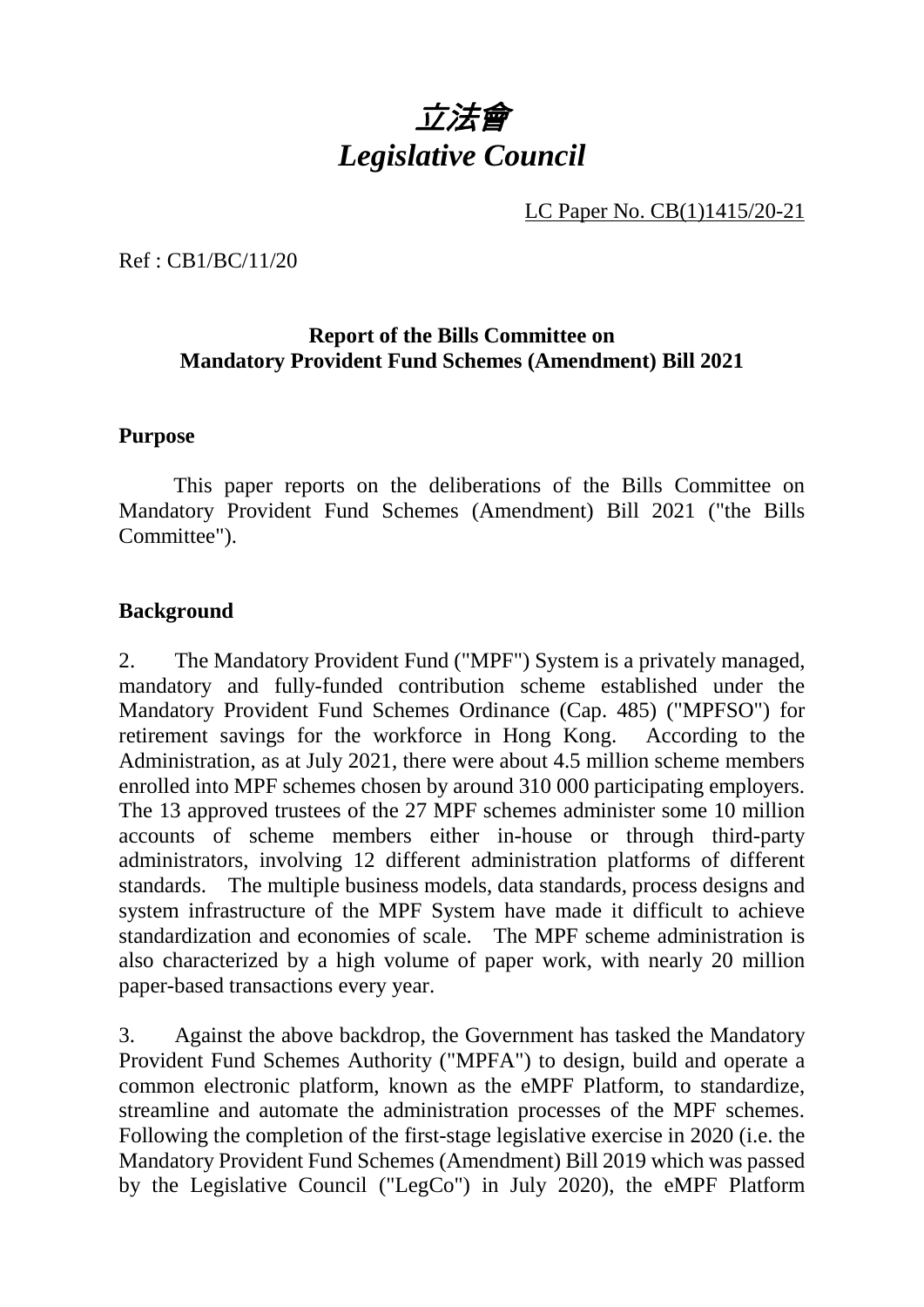Company Limited ("the Company"), a wholly owned subsidiary of MPFA, has been established under section 6DA of MPFSO in March 2021 with the primary objectives to develop, build and operate the eMPF Platform. The Mandatory Provident Fund Schemes (Amendment) Bill 2021 ("the Bill") seeks to introduce the second-stage legislative amendments to MPFSO for the implementation of the eMPF Platform.

# **The Mandatory Provident Fund Schemes (Amendment) Bill 2021**

4. The Bill, which was gazetted on 9 July 2021 and received its First Reading at the LegCo meeting of 14 July 2021, seeks to amend MPFSO and its subsidiary legislation to:

- (a) provide for a common electronic system for administering and implementing MPF schemes registered under MPFSO;
- (b) provide for the appointment of deputy chairperson of MPFA; and
- (c) make related and technical amendments.

#### Provisions of the Bill

5. The major provisions of the Bill are as follows:

#### *Part 2 - Amendments to MPFSO*

- (a) Clause 7 amends section 6E of MPFSO to empower MPFA to oversee the operation of the electronic system designated by the Secretary for Financial Services and the Treasury ("SFST") for use by trustees of MPF schemes and supervise the performance of a specified entity,  $\frac{1}{1}$  $\frac{1}{1}$  $\frac{1}{1}$  and to enhance public understanding of the features, objectives, operations and investment of registered schemes;
- (b) Clause 8 adds a new section 6EA to MPFSO to set out the functions of a specified entity;
- (c) Clause 19 adds a new Part 3B to MPFSO for the implementation of the eMPF Platform. The new Part contains 26 sections. New

<span id="page-1-0"></span><sup>&</sup>lt;sup>1</sup> Specified entity means (a) the Company; or (b) a wholly owned subsidiary established under section 6DA of MPFSO for the purpose of administering and operating an electronic system, and providing scheme administration services for approved trustees, for the purpose of the new Part 3B of MPFSO.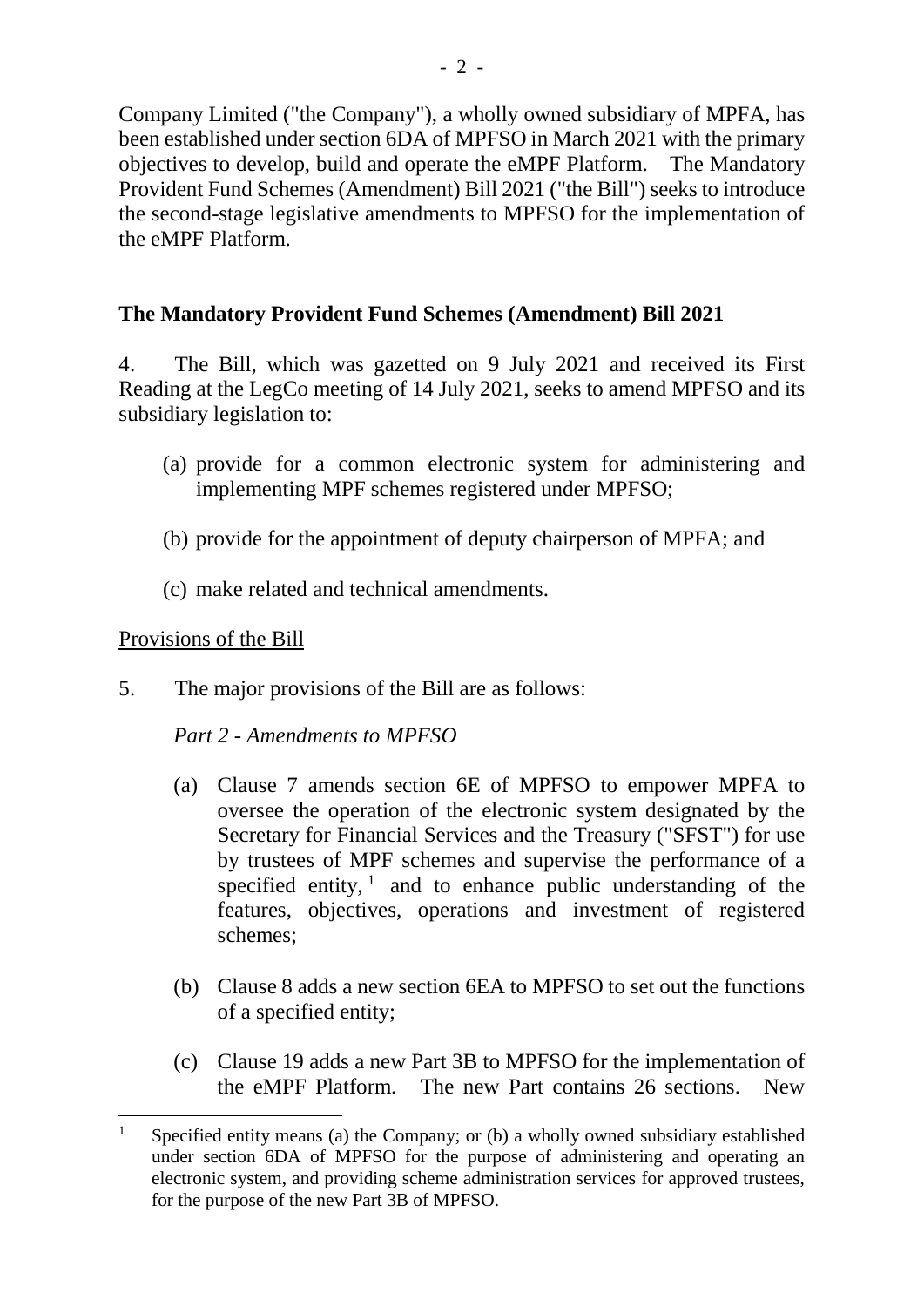Part 3B mainly provides for the following matters –

- (i) the power of the SFST to designate an electronic system administered and operated by a specified entity to be used by trustees of MPF schemes (new section 19I);
- (ii) the power of MPFA to direct the system operator of the designated electronic system to suspend the system (new section 19J);
- (iii) the general duties and powers of the system operator, including operating the designated electronic system in accordance with the Operating Rules ("OR") as approved by MPFA, ensuring the system is operated in a safe and efficient manner, and charging any fee for providing any service and facility in relation to the system (new sections 19K and 19L);
- (iv) the mandatory use of the designated electronic system by the trustee of an MPF scheme, including the power of the SFST to specify by notice published in the Gazette a date from which the trustee of an existing scheme is required to use the system (new sections 19M and 19N);
- (v) the duties of the trustee of an MPF scheme, including the duties to facilitate the proper and efficient implementation of the electronic system designated under new section 19I and notify certain persons of the notice published under new section 19N that relates to the scheme (new sections 19P and 19Q);
- (vi) the power of the system operator to require trustees of MPF schemes to provide information reasonably required by the system operator for performing specified functions (new section 19R);
- (vii) the duty of the system operator to maintain a register of members of registered schemes (new section 19S); and
- (viii) the "straight pass-on" and "corresponding fee reduction" requirements on trustees (new sections 19T to 19ZE, and new Schedules 13 to 16 in clause 48);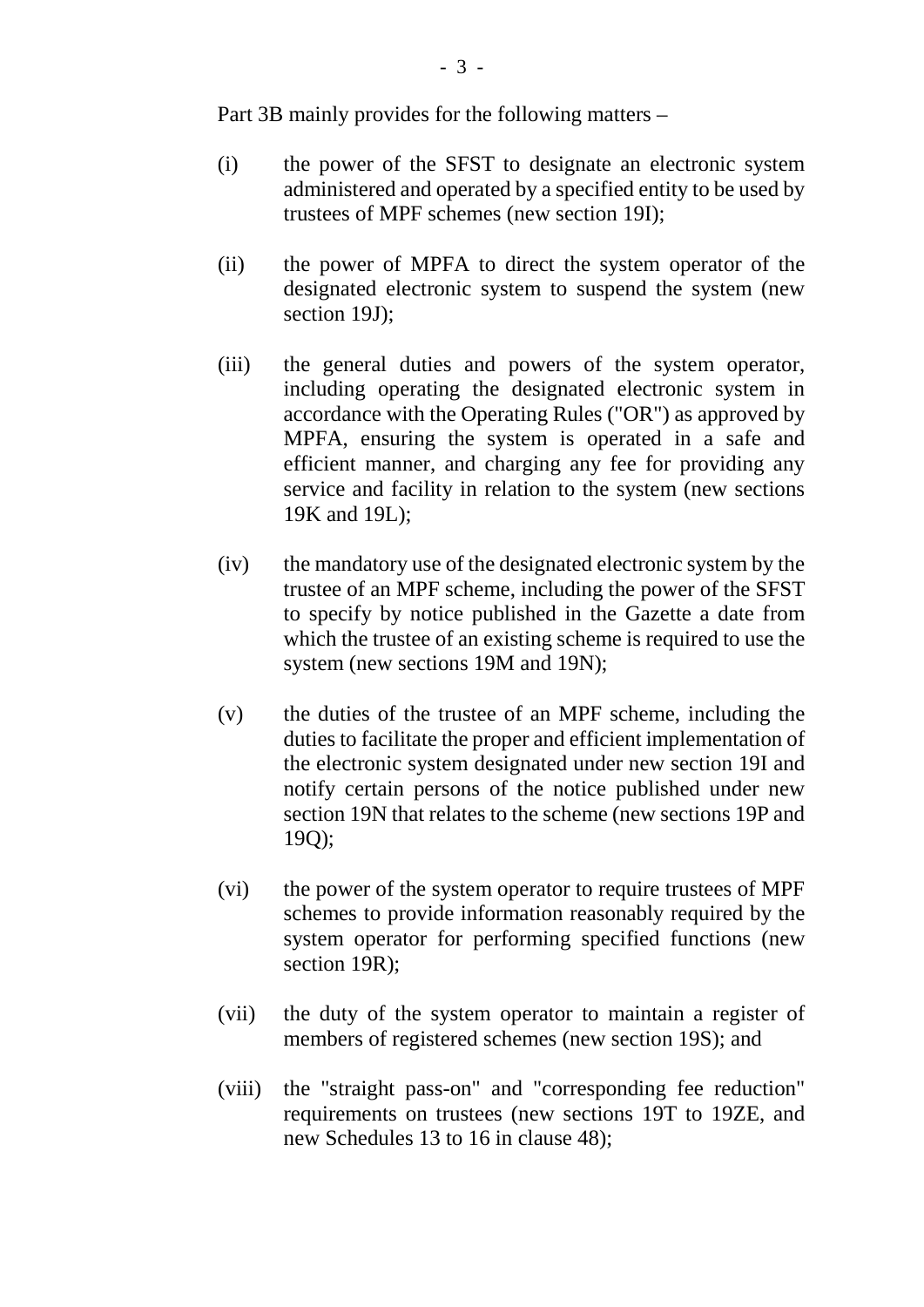- (d) Clause 33 amends section 41 of MPFSO. The existing section 41 deals with disclosure of information obtained under MPFSO. The amended section 41 would have the effect that a specified entity may exchange information obtained under MPFSO with trustees of MPF schemes and MPFA for the purposes of MPFSO;
- (e) Clause 34 adds new sections 41A and 41B to MPFSO to allow disclosure of information by certain persons (other than MPFA);
- (f) Clause 48 introduces a new Schedule 17 to MPFSO to provide for transitional arrangements required to be made as a result of certain amendments made to MPFSO;

## *Part 3 - Amendments to the Mandatory Provident Fund Schemes (General) Regulation (Cap. 485A) ("MPFSGR")*

- (g) Clauses 49 to 99 mainly introduce amendments to MPFSGR to (i) reflect the changes in the scheme administration workflow as a result of the launch of the eMPF Platform in areas such as removing the trustees' duties to check calculations of mandatory contributions (clause 70); and (ii) modify the requirements regarding transfer of accrued benefits (clause 79);
- (h) Clause 101 amends Schedule 4 to MPFSGR to provide for financial penalties in relation to certain provisions of MPFSO and MPFSGR; and
- (i) Clause 102 introduces a new Schedule 5 to MPFSGR to provide for transitional arrangements required to be made as a result of certain amendments made to MPFSGR.

#### Commencement

6. Except for the provisions mainly in connection with the specifications made under the proposed section  $19N<sub>1</sub><sup>2</sup>$  $19N<sub>1</sub><sup>2</sup>$  $19N<sub>1</sub><sup>2</sup>$  and the provisions mainly concerning establishing and maintaining certain registers as required by the Bill and

<span id="page-3-0"></span><sup>&</sup>lt;sup>2</sup> Those provisions are proposed sections 14, 15(2), 16 to 18, 20, 21, 23, 25, 40, 45, 48 (in so far as it relates to the proposed Schedule 17), 52, 55, 57(1) and (2), 59 to 61, 63, 64, 66, 67, 70 to 73, 77, 78, 80, 83, 87(2), 88(2) and (3), 92, 94, 96, 100, 101(2), (3), (4), (6), (7), (9) to (11), (13), (14), (17) and (20), and 102.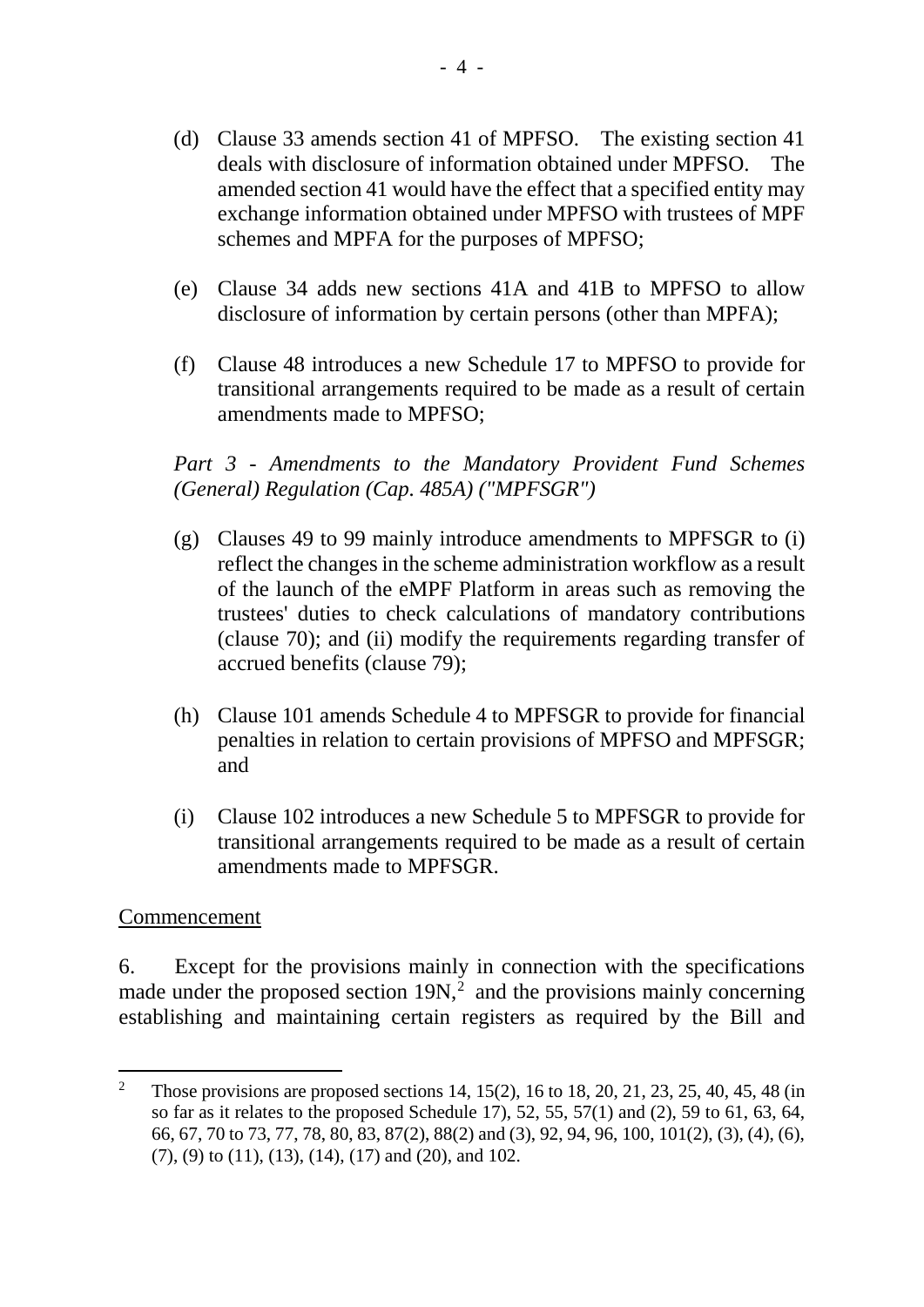MPFSGR[3](#page-4-0) which will come into operation on a day to be appointed by SFST by notice published in the Gazette, the Bill, if passed, would come into operation on the day on which the enacted Ordinance is published in the Gazette.

# **The Bills Committee**

7. At the House Committee meeting on 16 July 2021, Members agreed to form a Bills Committee to scrutinize the Bill. Hon WONG Ting-kwong was elected as Chairman of the Bills Committee. The membership list of the Bills Committee is in the **Appendix**. The Bills Committee has held three meetings with the Administration.

8. The Bills Committee has invited written views from the public on the Bill by posting a notice on the website of LegCo, but no submission was received. Separately, the Bills Committee has received two submissions from the Hong Kong Trustees' Association ("HKTA") [LC Paper Nos. CB(1)1175/20-21(01) and CB(1)1240/20-21(01)] on the views of the industry with respect to the Bill. At the request of the Bills Committee, the Administration has provided written responses [LC Paper Nos. CB(1)1213/20-21(03) and CB(1)1350/20-21(01)] to the submissions from HKTA.

# **Deliberations of the Bills Committee**

9. Members of the Bills Committee in general welcome the proposal to launch the eMPF Platform to enhance the efficiency of the MPF System. Mr CHAN Kin-por has relayed to the Bills Committee HKTA's support for the key objectives of the Bill as well as HKTA's major concerns on the implementation of the eMPF Platform. During the course of scrutiny, the Bills Committee has examined the oversight role of MPFA, fees of MPF schemes, Government's funding commitment to the eMPF Platform, migration of trustees to the eMPF Platform, other issues relating to operation of the eMPF Platform, as well as legal and drafting issues. The major deliberations of the Bills Committee are set out in the ensuing paragraphs.

# Oversight role of MPFA

10. Some members have enquired about the relationship between MPFA and the Company and whether the Company has independent authority to initiate

<span id="page-4-0"></span> $3$  Those provisions are proposed sections 19 (in so far as it relates to the proposed section 19S), 79, 84, 91, 93, 99 and 105.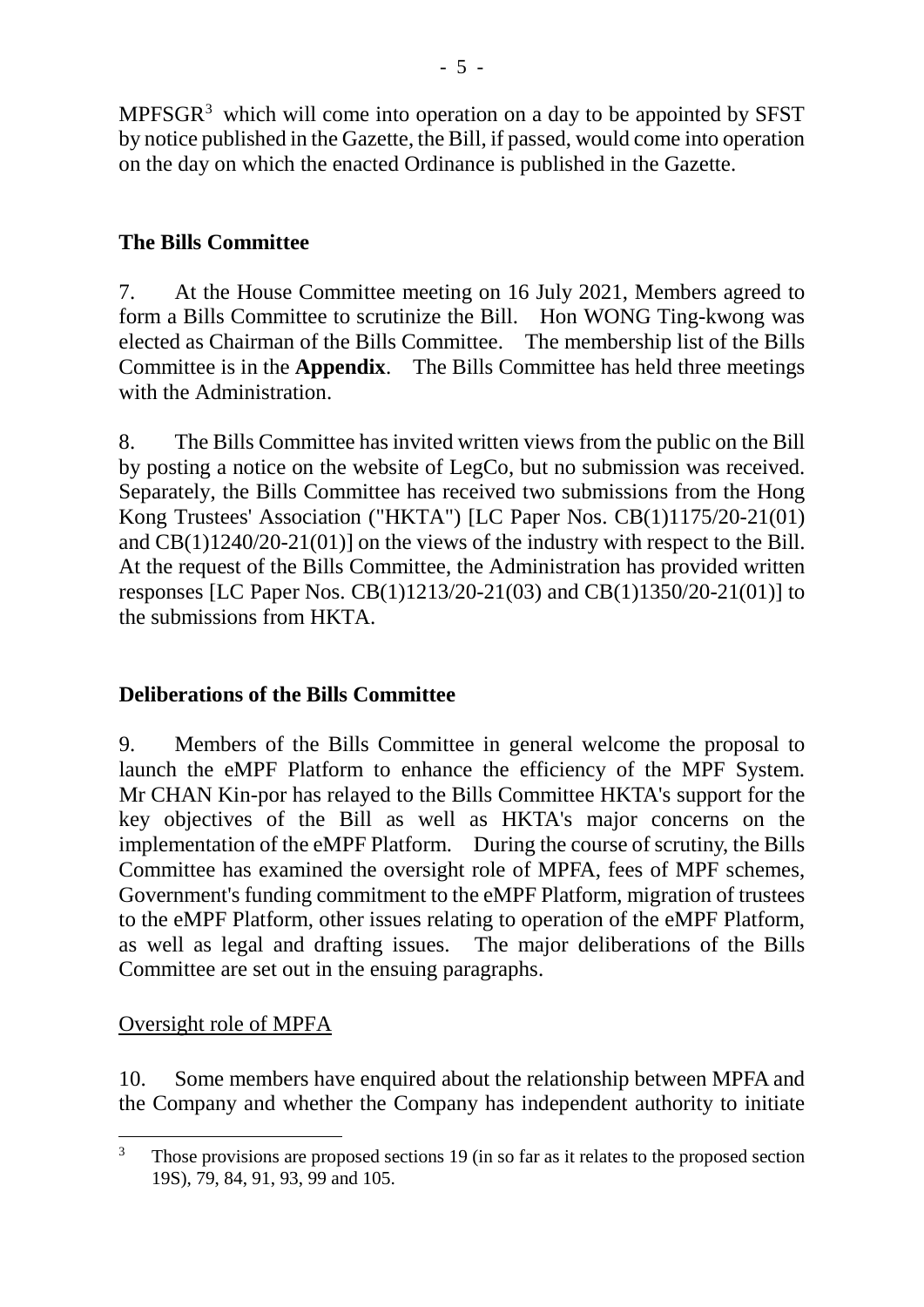investigation into suspected cases of non-compliance by trustees, or has to refer such cases to MPFA for investigation.

11. The Administration has advised that MPFA, as the holding entity and sole shareholder of the Company, will assume an oversight role over the Company. Given that the Company is a wholly owned subsidiary of MPFA and is the system operator of the eMPF Platform, MPFA's role over the Company would primarily focus on safeguarding system integrity and effective operation of the eMPF Platform, and ensuring that the Company takes timely remedial actions when major deficiencies are identified. Being a subsidiary to MPFA, the Company will have its own Articles of Association and corporate governance code setting out its public functions and powers, subject to the supervision of the Board of Directors with representatives from MPFA and the Government. The respective roles and responsibilities of MPFA, the Company and the trustees to enable and facilitate the proper and efficient operation of the eMPF Platform have been clearly delineated in the Bill and will be supplemented by OR in detail. The implementation of the eMPF Platform will not affect the existing relationship between MPFA as the regulator and the trustees as regulatees. The Company will function as a system operator and will not assume a regulatory role. Suspected cases of non-compliance identified by the Company will be referred to MPFA for consideration of follow-up or investigation.

#### *"Safe harbour" provisions*

12. According to the Administration, trustees will still owe fiduciary duties to their scheme members, and remain legally responsible for the statutory requirements with respect to the administration of MPF schemes upon the implementation of the eMPF Platform. Non-compliance with those statutory requirements imposed on trustees will continue to attract regulatory sanctions or criminal liabilities. However, under the proposed "safe harbour" provisions, trustees will be entitled to a statutory defence and will not be subject to relevant financial penalty if trustees' non-compliance with the statutory requirements under MPFSO or MPFSGR is solely due to the failure of the system operator (i.e. the Company) to perform its duties. Some members have expressed concerns about the adjudicating authority in determining the proportionality of the liabilities of any non-compliance acts to be allocated between the system operator and the trustees, and have sought details on the types of possible offences for which trustees may be prosecuted.

13. The Administration has advised that the proposed "safe harbour" provisions under clauses 42, 43 and 97 of the Bill seek to provide (i) statutory defence for a trustee charged with certain offences; and (ii) certainty to trustees that financial penalty will not be imposed on a trustee if the trustee's non-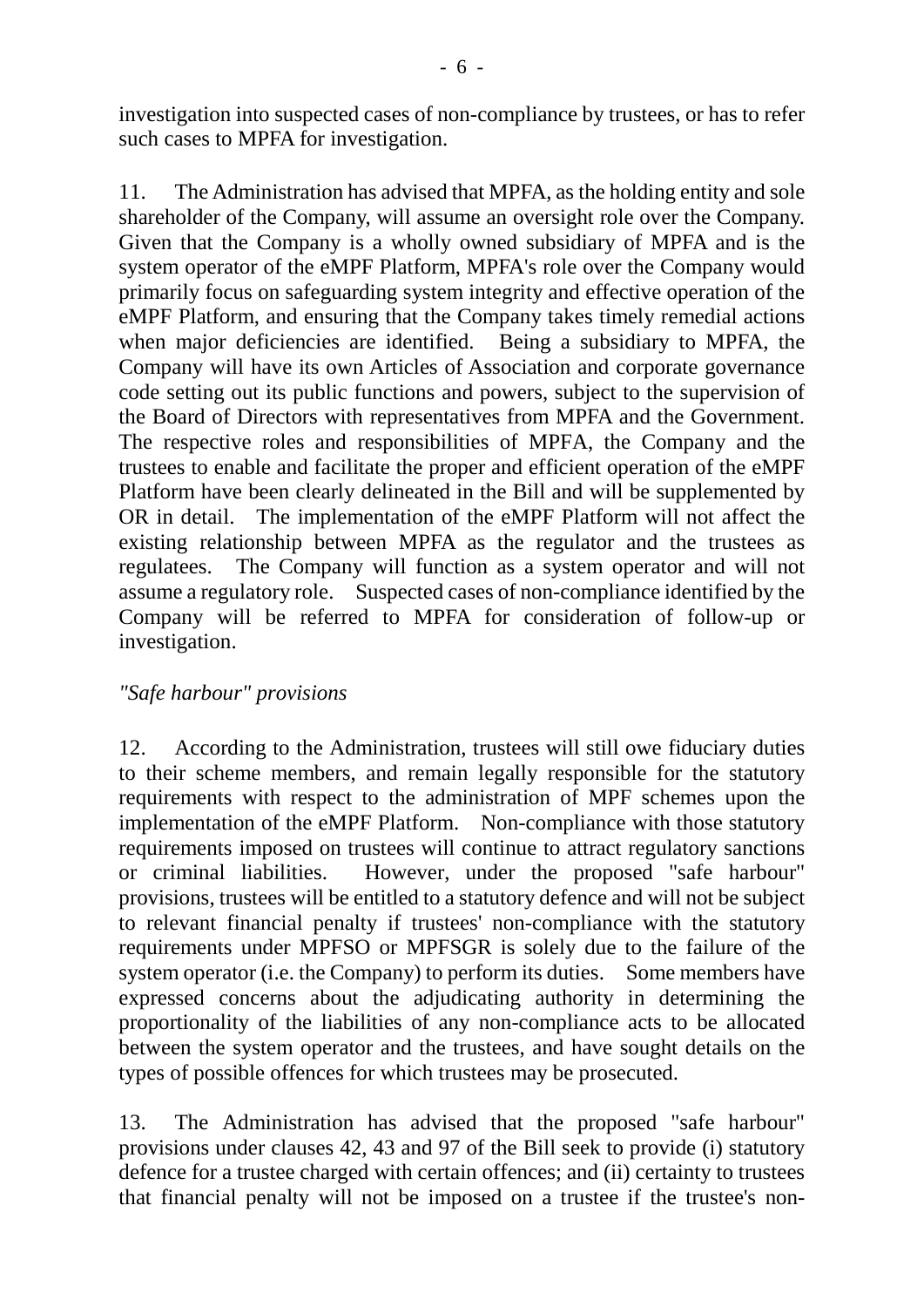compliance with the statutory requirements is only due to the failure of the system operator to perform the operator's duties. The inclusion of "safe harbour" provisions does not change the prevailing and well-established procedures of MPFA to ensure that each and every case of suspected noncompliance is investigated and evaluated thoroughly and impartially by MPFA.

14. The Administration has further explained that when assessing whether a non-compliance is substantiated and the extent of fault attributable to the trustee concerned, MPFA will take into account all relevant facts and circumstances, including but not limited to the root cause of the breach and the respective involvement of a trustee and the system operator. The trustee in question will be given adequate opportunities to make representations to give its account of the incident and raise any possible defence, where applicable. After assessing all available evidence and if satisfied that there is sufficient evidence to substantiate a non-compliance based on the relevant standard of proof, MPFA will determine the appropriate enforcement actions, namely financial penalty under section 45B of MPFSO or criminal prosecution, taking into account the principles of proportionality and reasonableness. The Administration has added that the Process Review Panel<sup>[4](#page-6-0)</sup> in relation to the Regulation of MPF Intermediaries ("PRP") will be tasked, upon expansion of its terms of reference in the latter half of 2021 to cover other regulatory activities of MPFA in addition to regulation of MPF intermediaries, to review and advise MPFA on the adequacy and consistency of MPFA's internal procedures and guidelines governing the actions/decisions made by MPFA in performance of its regulatory functions.

# Fees of Mandatory Provident Fund schemes

# *Reduction of fees*

15. According to the Administration, scheme members are expected to enjoy an average of about 30% reduction in the scheme administration fee payable if a 90% digital take-up rate can be achieved in five years after implementation of the eMPF Platform. Members have sought details on the measures to be taken to ensure that a 90% digital take-up rate can be achieved and what implications it will have if the rate cannot be achieved in five years.

<span id="page-6-0"></span><sup>&</sup>lt;sup>4</sup> PRP is an independent panel established by the Chief Executive in November 2013. PRP is tasked to review and advise MPFA on the adequacy and consistency of its internal procedures and operational guidelines governing the actions taken and operational decisions made by MPFA and its staff in the performance of its regulatory functions relating to the regulation of MPF intermediaries and associated matters.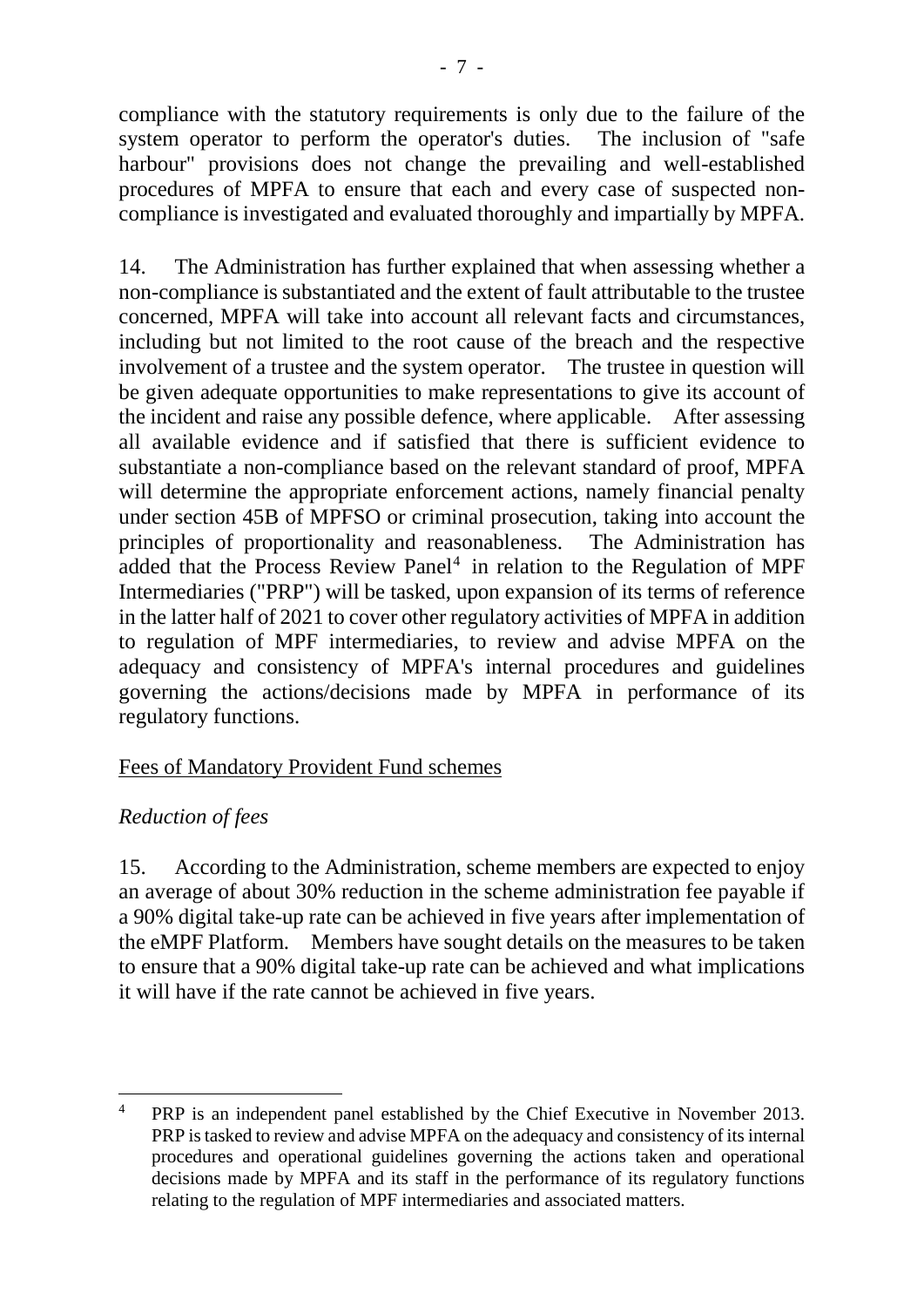16. The Administration has explained that the responsibility for the contractor of the system operator to achieve a 90% digital take-up rate in fiveyear time after implementation of the eMPF Platform is stipulated in the tender documents and contract for the development and operation of the eMPF Platform. Failure of the contractor to achieve the 90% target take-up rate will be subject to contractual remedies and consequences. Under the tender documents and contract of the eMPF Platform, the contractor is under contractual obligations to take a multi-pronged approach to boost the digital take-up rate of the eMPF Platform, including enhancing promotion and technical support, introducing user-friendly interface and enhancement in functionality, and providing incentives for users to adopt digital means to use the eMPF Platform. The Administration, MPFA and the Company will closely monitor the digital adoption situation and implement suitable and timely measures to boost the take-up rate.

17. With scheme members being expected to enjoy an average of 30% cut in the scheme administration fee payable, some members have enquired whether there is room under the existing fee structure for reduction of other fees such as custodian fee, trustee fee, sponsor fee and investment management fee of MPF schemes after implementation of the eMPF Platform. The Administration has advised that the eMPF Platform is aimed at tackling the high administration costs of the MPF System, being one of the major concerns of the stakeholders. With standardization, streamlining and automation of the scheme administration work, the eMPF Platform is expected to bring down the administration fee of MPF funds. Compared to scheme administration fee, investment management fee tends to vary more widely among investment funds or products requiring different levels of investment management skills and involving different risks, etc. The Administration has added that following the introduction of the eMPF Platform, new trustees will no longer need to develop their own electronic administration system. This will reduce barriers to market entry and introduce more competition to the MPF market.

# *Review of statutory fee caps on Default Investment Strategy constituent funds*

18. Noting that the Administration has previously undertaken to review the statutory fee caps on constituent funds<sup>[5](#page-7-0)</sup> under the Default Investment Strategy ("DIS") three years after operation of the DIS (i.e. 2020), some members have enquired about the reasons for deferring the review of the statutory management

<span id="page-7-0"></span><sup>&</sup>lt;sup>5</sup> Introduced in April 2017, the DIS offers a default and low-fee investment solution for MPF scheme members who do not know how or do not want to choose MPF funds. Each MPF scheme is required to offer two constituent funds under the DIS, namely Core Accumulation Fund and Age 65 Plus Fund, which are subject to fee control of a management fee cap of 0.75% and an out-of-pocket expenses cap of 0.2%.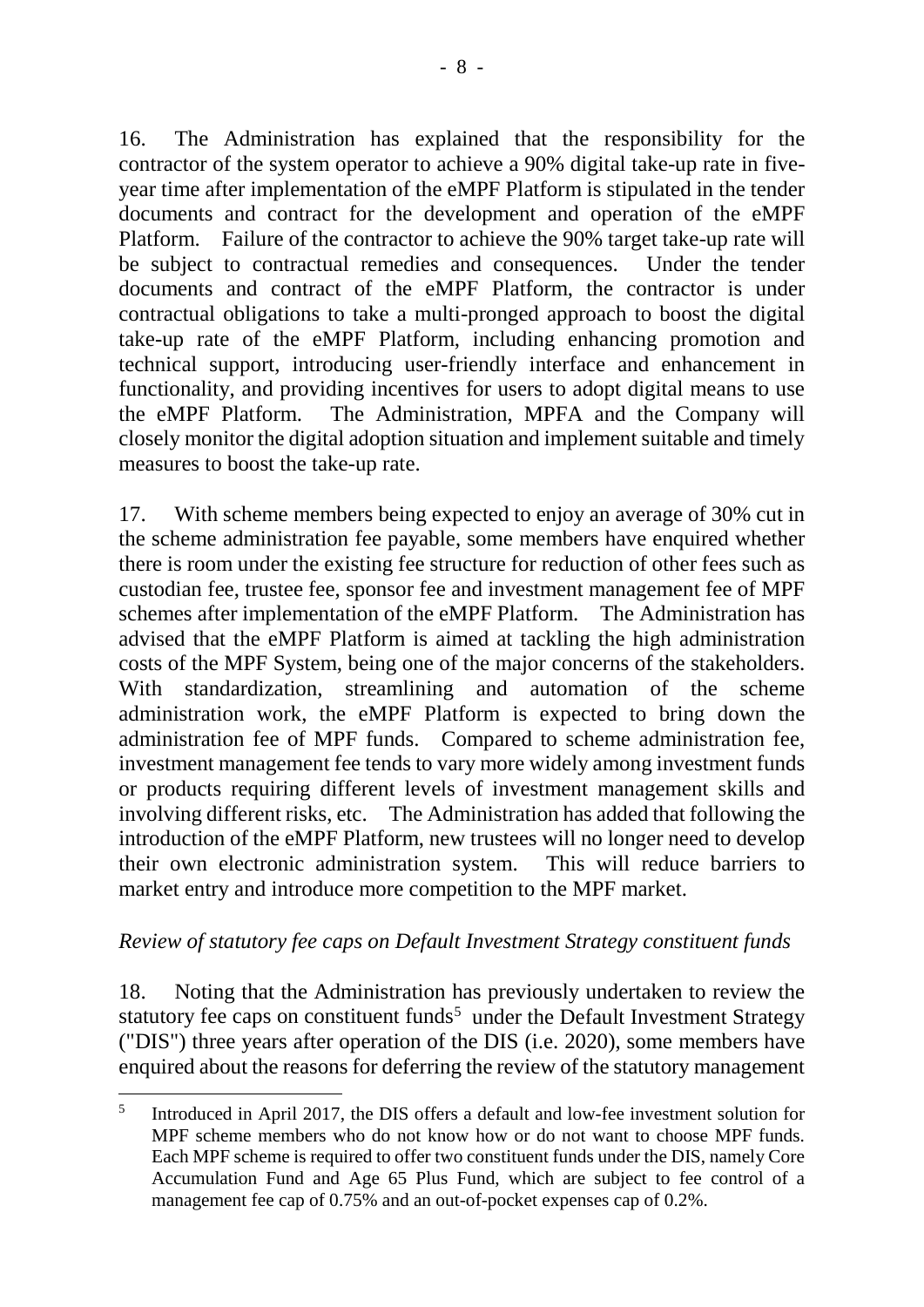fee cap of 0.75% per annum until full implementation of the eMPF Platform in around 2025 when all trustees and their schemes have migrated to the new eMPF Platform. Members believe that given the strong annual growth of the net asset value of constituent funds under DIS, there should have been tremendous cost savings and thus an early review of the statutory management fee cap is warranted.

19. The Administration has advised that the current legislative proposals relating to the eMPF Platform, including the requirements for "straight pass-on" of cost savings to scheme members and "corresponding reduction in the fund expense ratio", will be applicable to constituent funds under DIS. Scheme members, including those who have invested in DIS funds, are expected to enjoy an average 30% reduction in the administration fee portion of the fund expense ratio payable after implementation of the eMPF Platform. The Administration has added that when all MPF trustees and their schemes migrate to the eMPF Platform in around 2025, more detailed information on the degree of reduction in management fees of each constituent fund under DIS due to cost savings in scheme administration will be available to facilitate the Administration's review on the adjustment to the statutory management fee cap.

### Government's funding commitment to the eMPF Platform

20. Noting that the Government has so far committed about \$4.9 billion nonrecurrent capital to the development work of the eMPF Platform and the initial operation of the Company, members would like to know when the eMPF Platform will cease to require additional Government funding and begin to generate income, or even allow the Government to partially recoup its funding injection. The Administration has advised that it has no plan to recover the non-recurrent capital grant, thereby lowering the recurrent cost of operating the eMPF Platform for the benefit of scheme members. No further funding requirement is anticipated at this stage as the Company will operate on a costrecovery and not-for-profit basis through charging fees on trustees for the scheme administration services it provided.

21. Given that the use of the eMPF Platform by trustees will become mandatory after the enactment of the proposed legislative amendments and will benefit the trustees by streamlining their workflow and cutting down paperwork, members are of the view that the \$210 million funding, out of the \$4.9 billion commitment stated in paragraph 20, to incentivize trustees' early boarding to the eMPF Platform (i.e. early-bird scheme) is a double benefit to trustees and have sought justification for the rationale behind. The Administration has advised that given the sheer number of accounts under the trustees' management, the additional work and risks involved for the mega data migration process, and the financial implications to trustees for complying with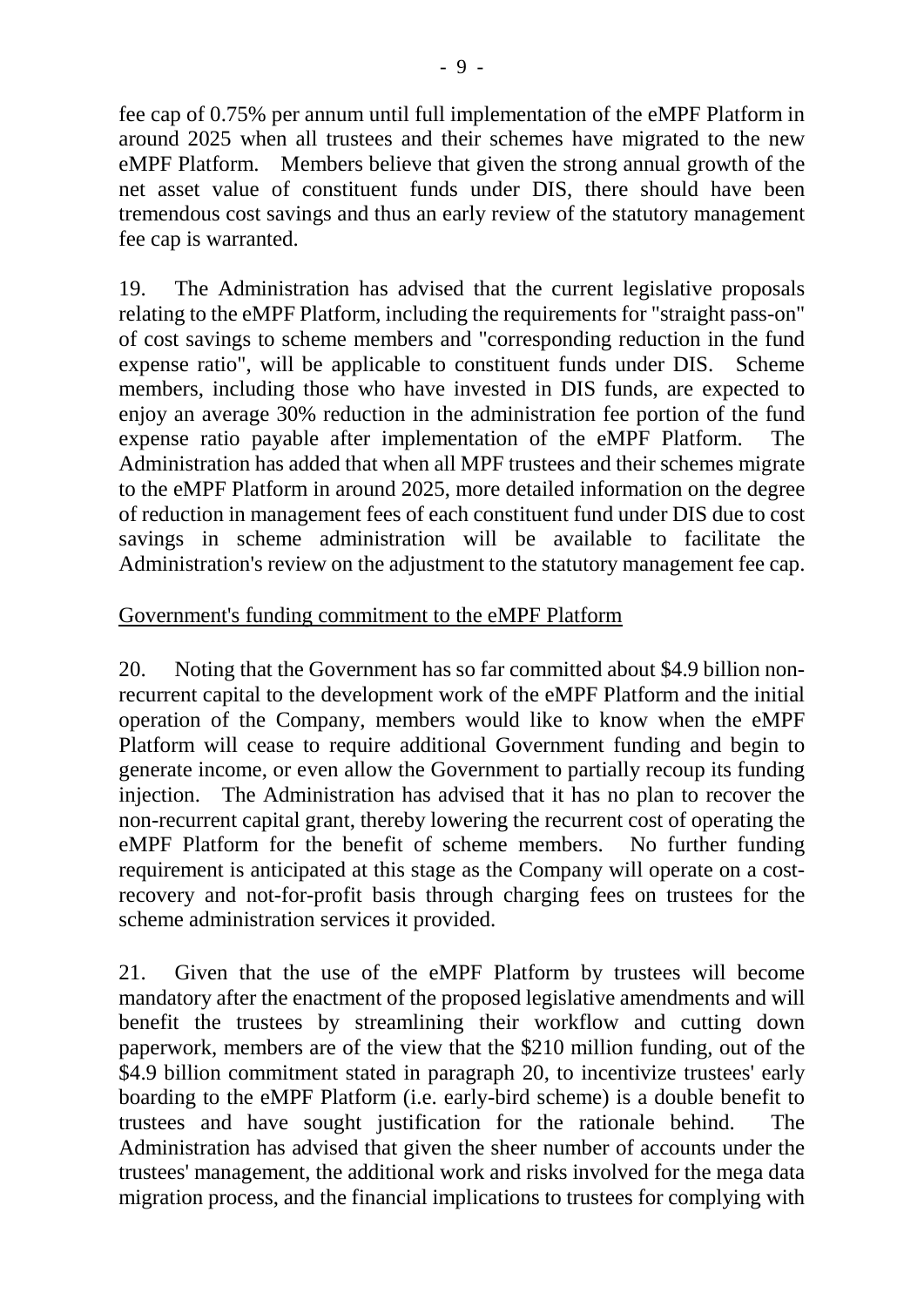the statutory requirements of fee control to ensure "straight pass-on" of cost savings by lowering the administration fee and the overall fee level of MPF funds upon trustees' use of the eMPF Platform, the funding provision of \$210 million to be allocated to those trustees who opt for early onboarding is considered appropriate to encourage trustees' early onboarding to the eMPF Platform voluntarily by meeting trustees' associated transition and risk management costs.

### Migration of trustees to the eMPF Platform

22. The proposed sections 19M and 19N of MPFSO under clause 19 of the Bill provide for the mandatory use of the designated electronic system by the trustees, and empower SFST to specify a date on which the trustee of an existing MPF scheme is to begin to use the eMPF Platform to perform scheme administration functions with respect to the scheme, so as to allow for the orderly migration of trustees and schemes to the eMPF Platform on different dates. Given that some trustees might not be willing to migrate to the eMPF Platform early and charge their scheme members a lower administration fee, members would like to know the criteria used for determining the order of migration of trustees to the eMPF Platform, and the timetable of the eMPF onboarding process of trustees.

23. The Administration has advised that it will work out with MPFA and the Company on the criteria for determining the order of migration of trustees to the eMPF Platform, taking account of trustees' readiness for migration and operational risks, etc. Trustees in different forms and sizes may have different considerations as to their preferred timing to migrate to the eMPF Platform. The Administration and MPFA will work out with trustees the onboarding sequence and details of the early-bird scheme, with a view to firming up the transitional arrangement and implementation timetable of the eMPF Platform. Based on the current development plan, the Administration envisages that trustees will start phased migration to the eMPF Platform from 2023, and full onboarding is expected to complete around 2025 the earliest. The onboarding timetable will be formulated before 2023 to allow sufficient time to plan for the necessary data migration and onboarding arrangement. Mr CHAN Kin-por has expressed his view that the use of the eMPF Platform will involve high risk for early-bird trustees due to the uncertainty arising from the connection of their systems to the eMPF Platform; and trustees having a relatively large market share will be less willing to get onboard to the eMPF Platform early as it can mean an early fee cut, whereas small to medium trustees with a smaller customer base will be more interested to get onboard to the eMPF Platform early, so as to benefit from the incentive funding whilst attracting more scheme members with lower fees.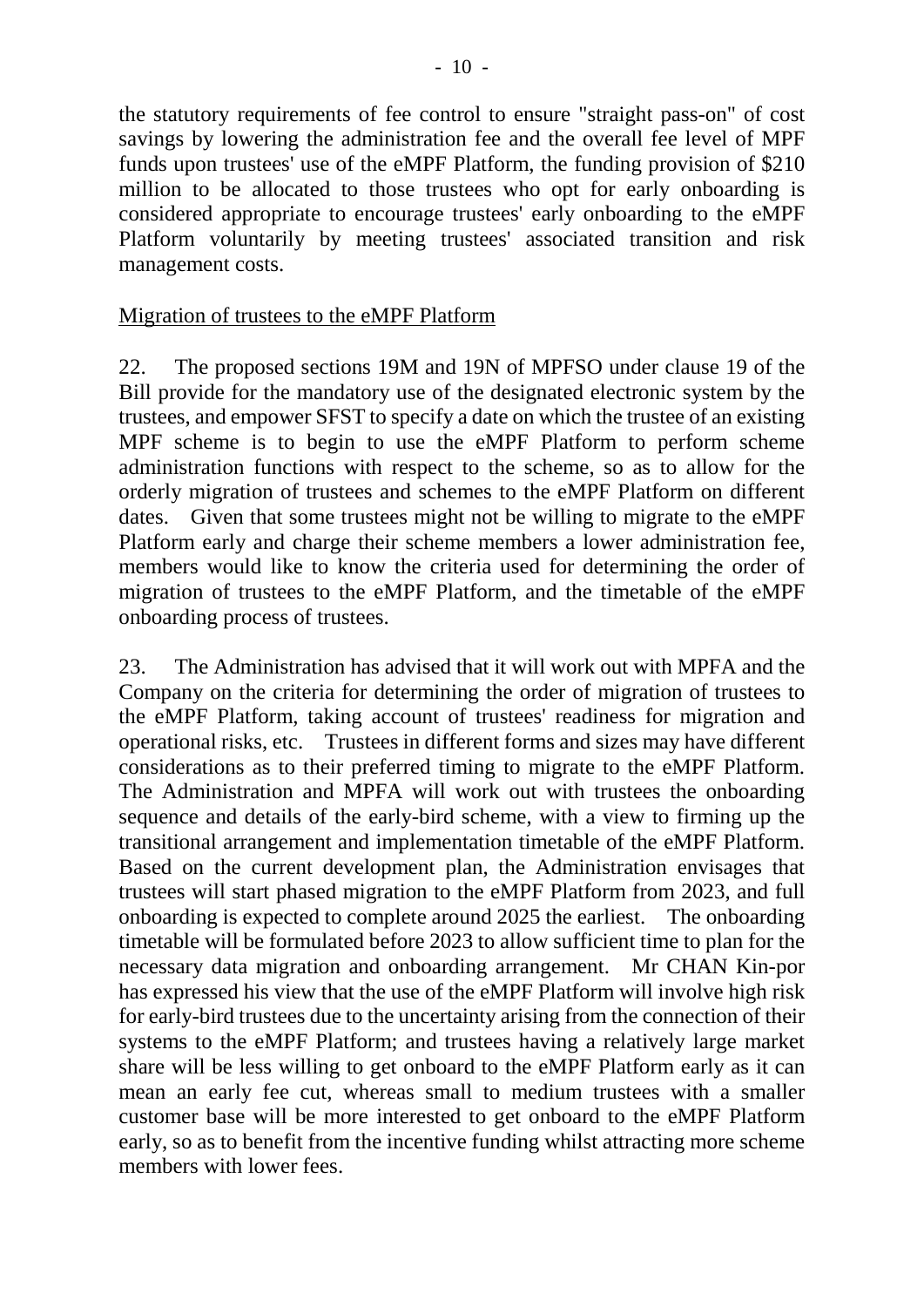#### Other issues relating to operation of the eMPF Platform

#### *Consolidation of MPF accounts*

24. Given that there are now some 4.5 million scheme members enrolled into MPF schemes with a total of some 10 million accounts administered by 13 trustees, some members have enquired whether there is any room for incentivizing account consolidation by scheme members to streamline processes and reduce paperwork. They have suggested that MPFA should introduce measures to encourage scheme members to consolidate different personal accounts now without awaiting the launch of the eMPF Platform. The Administration has advised that MPFA has all along been encouraging scheme members to consolidate their personal accounts. With the "one-stop" management of MPF accounts upon implementation of the eMPF Platform, the future scheme administration processes will be centralized and automated, thereby facilitating and encouraging scheme members to manage and consolidate their MPF accounts electronically.

### *Disclosure of personal account information to scheme members*

25. Highlighting the cumbersome procedure and difficulty for scheme members to make enquiries about details of their own personal accounts through MPFA, some members have enquired whether there is any existing legislation precluding the disclosure of information contained in a scheme member's own personal account to the scheme member by MPFA. The Administration has advised that MPF schemes are privately managed by MPF trustees and there is limitation in the current legislative framework preventing MPFA from accessing to or disclosing details of personal account information pertaining to a scheme member (including account number, account balance and investment portfolio) which is held by the trustee concerned to safeguard their personal data and privacy. However, with the implementation of the eMPF Platform, scheme members can view the information about all of their MPF accounts across different schemes and trustees at a glance anytime and anywhere on one single platform to facilitate them to manage and consolidate their own MPF accounts.

#### *Arrangement for offsetting severance payments and long service payments against MPF accrued benefits*

26. In response to members' enquiry on how the eMPF Platform can facilitate the abolition of the arrangement of offsetting severance payments and long service payments against MPF accrued benefits ("the offsetting arrangement"), the Administration has advised that for the abolition of the offsetting arrangement, employers will be required to set up Designated Savings Accounts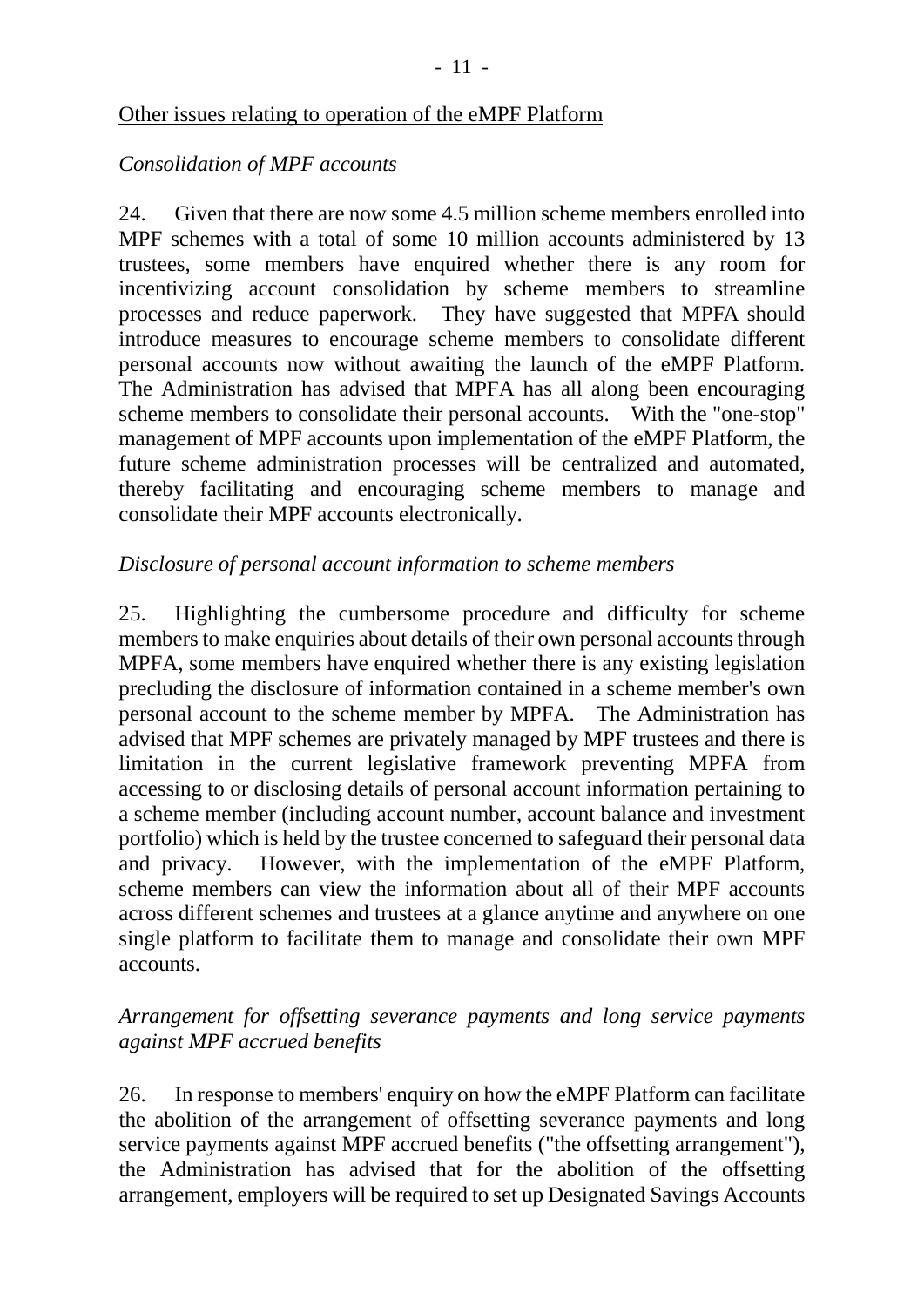("DSAs") under their own names to save up in advance so as to meet their potential liabilities for making severance and long service payments. With the implementation of the eMPF Platform, employers will be able to handle their DSA-related transactions via the eMPF Platform interface. As regards members' concerns about the system readiness of the eMPF Platform to handle the some 300 000 DSAs, the Administration has advised that the DSA employers should overlap with those participating employers of the MPF schemes under the existing MPF System and relevant system specifications for the DSAs have been incorporated into the tender documents and contract of the eMPF Platform for development. MPFA has been assisting the Administration to incorporate the DSA component into the eMPF Platform which will facilitate the abolition of the offsetting arrangement.

### *Role of trustees*

27. Noting that one of the main objectives of the eMPF Platform is to reduce the overall costs of the MPF System, a member enquired whether certain services of the trustees (and hence fees charged by trustees) can be dispensed with over time with the implementation of the eMPF Platform. The Administration has advised that the eMPF Platform is aimed to streamline, standardize and automate scheme administration work and thus reduce related costs of the MPF System. The eMPF Platform will not perform other functions currently taken up by trustees, including investment management, product design and other trustee services.

#### Legal and drafting issues

#### *Supplementary functions of electronic MPF System*

28. Under proposed section 19I(1) of MPFSO (clause 19 of the Bill), SFST would be empowered by notice published in the Gazette to designate an electronic system administered and operated by a specified entity to provide services and facilities to facilitate the approved trustees of MPF schemes to perform their scheme administration functions and to perform any other functions specified in the proposed Schedule 12. Noting that no such other functions have so far been specified in the proposed Schedule 12, some members have raised concerns as to the type of functions that would be specified by SFST in the proposed Schedule 12 in future. The Administration has advised that the intention of the proposed new section 19I(1)(b) and Schedule 12 was to allow for flexibility such that the eMPF Platform might be conferred or assigned with new functions which might not otherwise fall within the scope of "scheme administration functions" in the proposed section  $19I(1)(a)$ . Such other functions that might be specified in the proposed new Schedule 12 in future include (i) supporting the implementation of the DSAs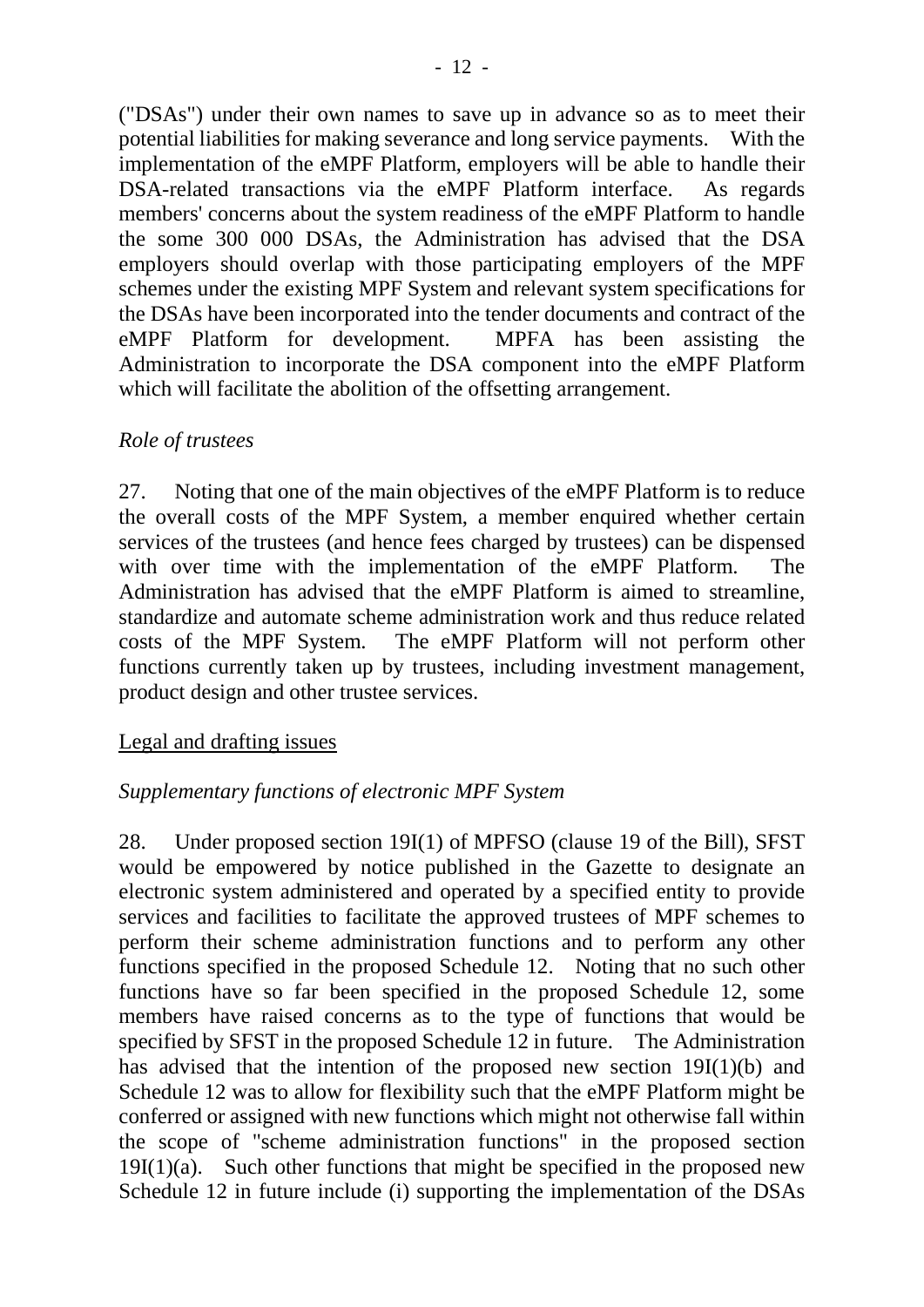for the abolition of the offsetting arrangement; and (ii) supporting the Government's initiative to pay 5% MPF contribution for low-income persons. The Administration has added that specification of new functions in the proposed new Schedule 12 in future would involve the making of subsidiary legislation which would be subject to a negative vetting process in LegCo.

# *Duties of system operator and approved trustees*

29. The Administration has been asked to explain the security or other measures which would be employed by the system operator of eMPF Platform under the proposed section 19K(3) of MPFSO to protect the data (such as the personal data of MPF scheme members) processed by or stored in the electronic MPF System from being unlawfully accessed. Besides, as OR are not subsidiary legislation and a user does not incur criminal liability or financial penalty only because a user has failed to comply with OR, the Administration has been asked to explain whether a user would have to face any consequence for non-compliance with OR.

30. The Administration has advised that the system operator would be required to observe all relevant laws, regulations, guidelines, codes of practice and international standards concerning data privacy and security. In fact, the design and technical specifications of the eMPF Platform and the supporting data centres have made reference to the Government's policies and standards and international best practices on processing and storing confidential information. The Administration has also advised that in case where noncompliance with OR persists or an approved trustee continues to be uncooperative, the system operator may escalate the matter to MPFA. MPFA may require the trustee concerned to take necessary action through issuing written notice under the new section 19P of MPFSO. Failure to comply with MPFA's requirement could result in financial penalties under the proposed amendments to Schedule 4 of MPFSGR in clause 101 of the Bill.

# **Proposed amendments to the Bill**

# *Amendments proposed by the Administration*

31. The Administration has proposed various technical, consequential and textual amendments to the Bill to better reflect the policy intent of the Bill and improve clarity of its provisions. A summary table with explanation of the proposed amendments has also been provided by the Administration [LC Paper No. CB(1)1240/20-21(02)]. Members have no objection to the Administration's proposed amendments.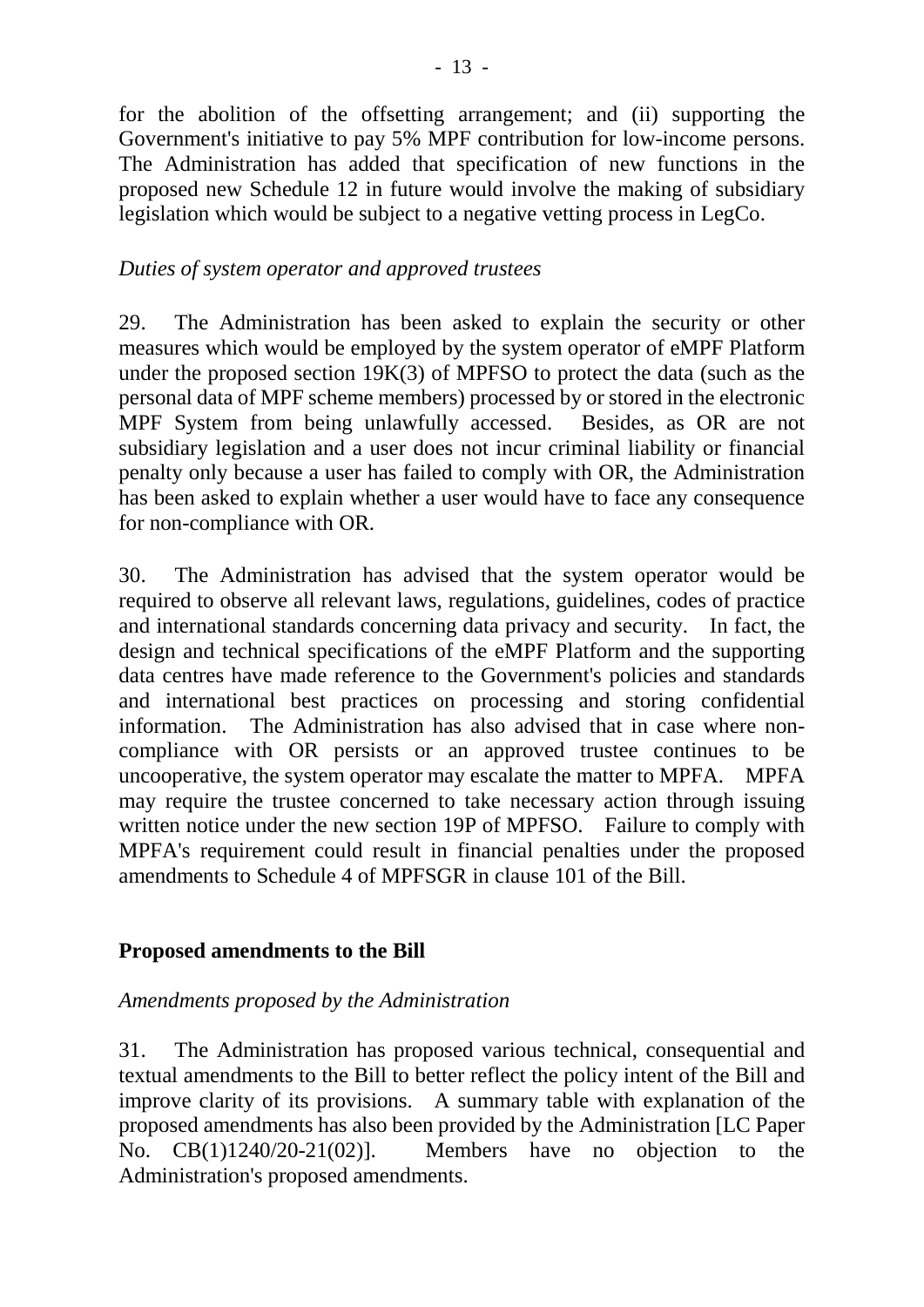*Amendment proposed by individual member*

32. Mr LUK Chung-hung has submitted to the Bills Committee for consideration a proposed amendment to the new section 19S(3)(c) of MPFSO under clause 19 of the Bill which seeks to include the latest fund expense ratio, the amount and percentage of annualized return, cumulative return, management fee and all other fees and charges in the particulars of each account established and maintained by each member under each specified scheme contained in the central register of the electronic MPF System. The Administration has indicated that it will take over Mr LUK's proposed amendment to the Bill as stated in its written response [LC Paper No. CB(1)1285/20-21(01)].

33. The Bills Committee will not propose any amendments to the Bill.

### **Resumption of the Second Reading debate**

34. The Bills Committee supports the Administration's proposal to resume the Second Reading debate on the Bill at the Council meeting of 20 October 2021.

#### **Consultation with the House Committee**

35. The Bills Committee reported its deliberations to the House Committee on 24 September 2021.

Council Business Division 1 Legislative Council Secretariat 12 October 2021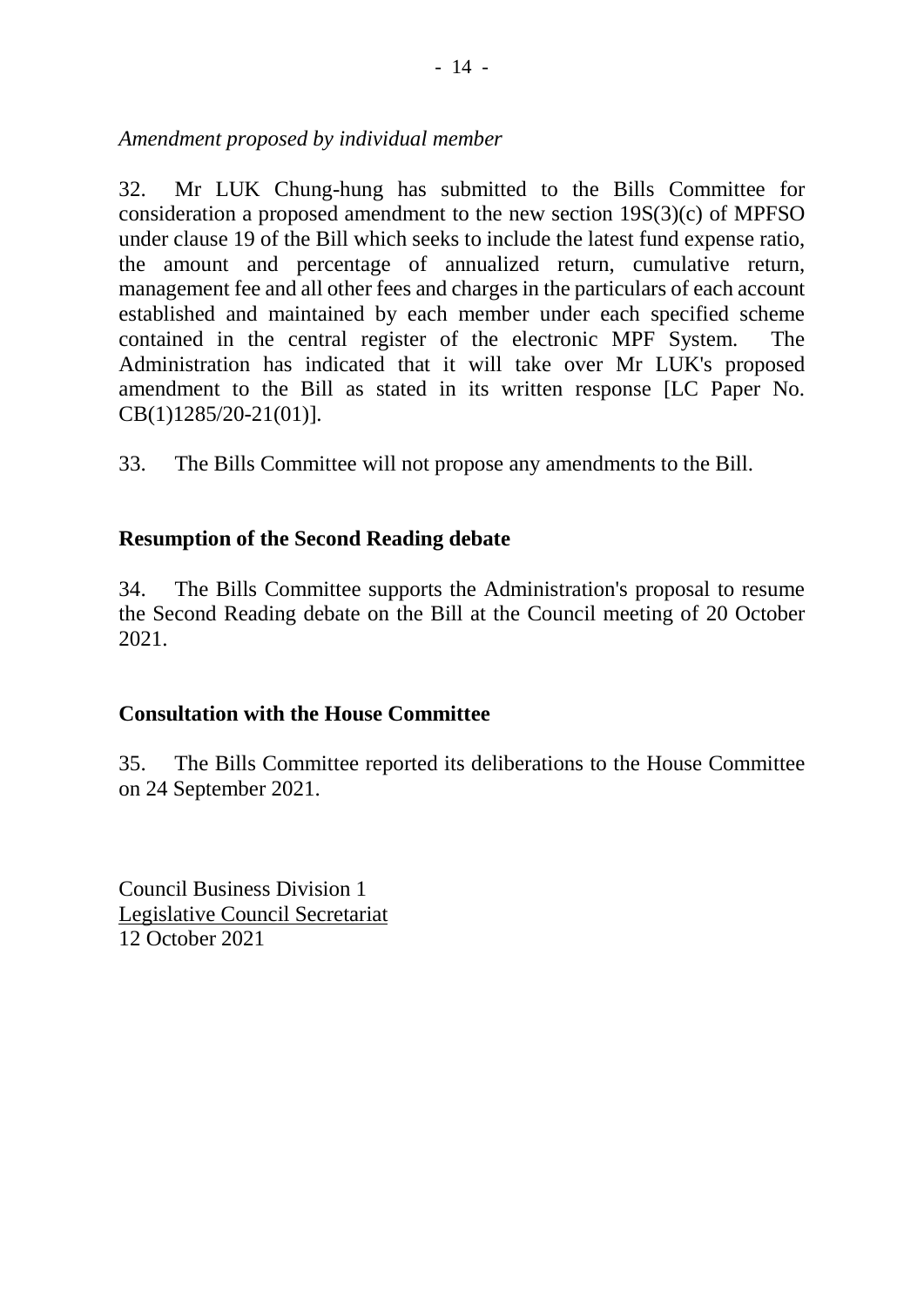# **Appendix**

# **Bills Committee on Mandatory Provident Fund Schemes (Amendment) Bill 2021**

# **Membership List\***

| <b>Chairman</b>      | Hon WONG Ting-kwong, GBS, JP             |
|----------------------|------------------------------------------|
| <b>Members</b>       | Hon Abraham SHEK Lai-him, GBS, JP        |
|                      | Hon Starry LEE Wai-king, SBS, JP         |
|                      | Hon CHAN Kin-por, GBS, JP                |
|                      | Hon Paul TSE Wai-chun, JP                |
|                      | Hon YIU Si-wing, SBS                     |
|                      | Hon LEUNG Che-cheung, SBS, MH, JP        |
|                      | Hon Christopher CHEUNG Wah-fung, SBS, JP |
|                      | Dr Hon CHIANG Lai-wan, SBS, JP           |
|                      | Hon CHUNG Kwok-pan                       |
|                      | Hon Jimmy NG Wing-ka, BBS, JP            |
|                      | Hon CHAN Chun-ying, JP                   |
|                      | Hon LUK Chung-hung, JP                   |
|                      | (Total : 13 members)                     |
| <b>Clerk</b>         | Mr Boris LAM                             |
| <b>Legal Adviser</b> | Mr Alvin CHUI                            |

\* Changes in membership are shown in **Annex to Appendix**.